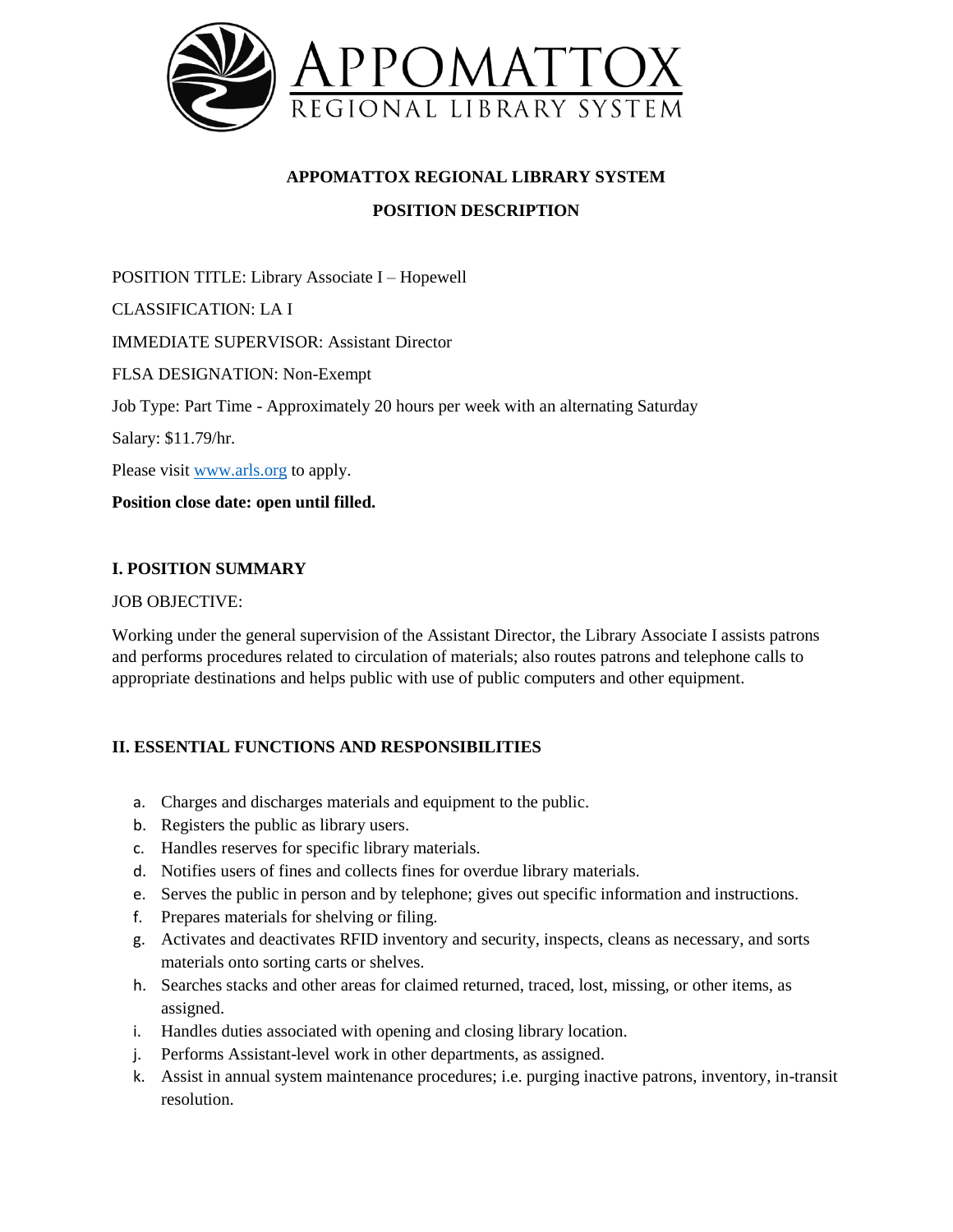

- l. Communicate policy and assist in resolving problems with overdues, fines, lost or missing materials, registration, etc. for patrons and staff.
- m. Maintains confidentiality of patron records.
- n. Reconcile cash register and prepare deposits for Administration.
- o. Ensure that desks, cabinets, supplies and equipment are orderly for shared staff use.
- p. Report major problems with equipment or building systems to supervisor.
- q. Supports patrons in their use of computers, copier, printer, etc.
- r. Performs other tasks as needed.

### **III. REQUIRED KNOWLEDGE, SKILLS AND ABILITIES**

- a. General knowledge of office practices and procedures.
- b. Working knowledge of arithmetic and its uses in general office work.
- c. Ability to compile information based on general instructions.
- d. Ability to record information and to alphabetize.
- e. Ability to type with accuracy at no specified speed.
- f. Ability to gather and give basic information and instructions regarding the operation of the library.
- g. Ability to communicate effectively both orally and in writing.
- h. Ability to establish and maintain effective working relationships with the public and with fellow employees.
- i. Ability to learn and follow varied procedures involved in office work, technical support, and circulation services.
- j. Ability to maintain and work with a variety of records.
- k. Capacity to be easily understood on voice telephone. Minimum skill level: Demonstrated knowledge of proper telephone etiquette; ability to use phone systems; ability to take messages and route them to the appropriate staff member or department.
- l. Driver's license preferred.
- m. Ability to assist patrons with basic computer tasks.

#### **IV. WORK ENVIRONMENT**

- a. Administers work typically standing at a counter or public service desk.
- b. Work involves bending, reaching, lifting up to 25 pounds, walking and other limited physical activities.
- c. Frequent operation of computer keyboard, bar code scanner, and cash register is required; other office equipment as needed. Regular contact is made with employees and the general public.